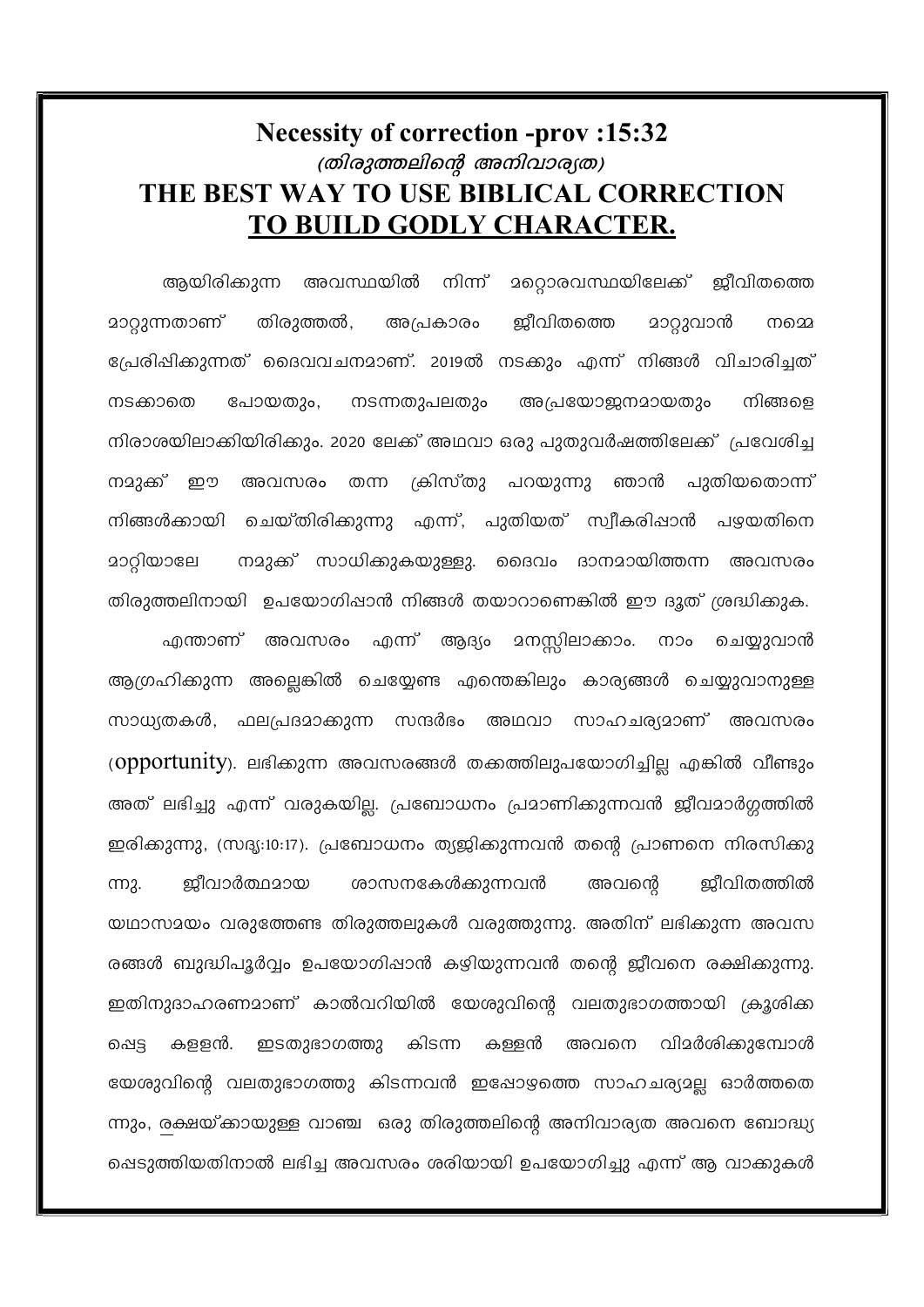വ്യക്തമാക്കുന്നു. (ലുക്കോ:23:39-43) ''ഇന്ന് നീ എന്നോടുകുടെ പറുദീസയിലിരിക്കും'' എന്ന മറുപടിയാണ് അവസരം തക്കത്തിലുപയോഗിച്ചവന് ലഭിച്ചത്. അവസരം പ്രതി കൂലമായഷോഴും, അല്ലാത്തഷോഴും രാജാവാകുന്നതിന് മുൻപും പിൻപും ദൈവം തരുന്ന ആലോചനകൾ ശ്രദ്ധിച്ച ദാവീദിനെ സഹായിപ്പാൻ ദൈവം ഒരാളെ അയച്ചു എന്ന് 1 ശമു:30:7-19 വരെയുള്ള വാക്യങ്ങളിൽ നിന്ന് നമുക്ക് കാണാം. മനുഷ്യനെ എത്തിക്കുവാൻ കഴിയാത്ത സാഹചര്യത്തിൽ ദൈവം തന്നെ സഹായത്തിനെത്തുമെ ന്നും, ആ ശബ്ദത്തിന്റെ ഗാംഭീര്യവും യോഹന്നാനഷോസ്തോലൻ വെളിപാടു പുസ്തകത്തിൽ രേഖപ്പെടുത്തിയിരിക്കുന്നു.  $\mathrm{Read}\_\mathrm{0.19-15}$ 

### Common threads in opportunities

#### (അവസരങ്ങളിലെ പ്രധാന ഇഴകൾ)

ജീവിതത്തിൽ തിരുത്തലുകൾ എല്ലാവർക്കും ആവശ്യമാണ്. തിരുത്തലുകൾക്ക് ദൈവം തരുന്ന സമയം നമ്മുടെ ജീവിതകാലം തന്നെയാണ്. ഈ അവസരം ശരി യായി ഉപയോഗിഷാൻ ശ്രദ്ധിക്കേണ്ടകാര്യങ്ങളാണ് അവസരങ്ങളിലെ പ്രധാന ഇഴ കൾ.

1, കാഴ്ച്ഷാട് -അടുത്ത് സംഭവിക്കുന്ന അഥവാ പെട്ടെന്ന് കേട്ട് ഒരു കാര്യത്തിന് തീരുമാനം എടുക്കുന്നത് വളരെ സൂക്ഷിക്കണം. താൽക്കാലികസുരക്ഷ, പെട്ടെന്ന് ലഭി ക്കുന്ന നന്മകൾ ഇവയിൽ താല്പര്യം കാട്ടിയാൽ അത് നമുക്ക് ലഭിക്കേണ്ട നല്ല അവ സരത്തെ നഷ്ടപ്പെടുത്തുന്നു. ഹൃസ്വദൃഷ്ടിയല്ല, ദീർഘദൃഷ്ടിയുള്ളവരാകുമ്പോ ഴാണ് കാഴ്ച്ഷാട് ശരിയാകുന്നത്.

ഉദാ: .യോശു: 2:2-5

രാജകികരന്മാരെ ഭയപ്പെടാതെ ദൈവത്തെ ഭയപ്പെട്ട് ജീവിതത്തിൽ തീരുമാനം എടുത്ത രാഹാബ് എന്ന വേശ്യ തിരുത്തൽ വരുത്തുവാൻ ലഭിച്ച അവസരം ശരി യായി ഉപയോഗിച്ചു.

#### (2) ശ്രദ്ധിക്കുക,-പ്രാർത്ഥിക്കുക

ദീർഘദ്യഷ്ടിയോടെ തീരുമാനം എടുക്കുവാൻ ശ്രദ്ധയും പ്രാർത്ഥനയും ആവശ്യമാണ്. കൂടാതെ പരിശുദ്ധാത്മാവ് തക്കസമയത്ത് കാട്ടിത്തരുന്ന അവസര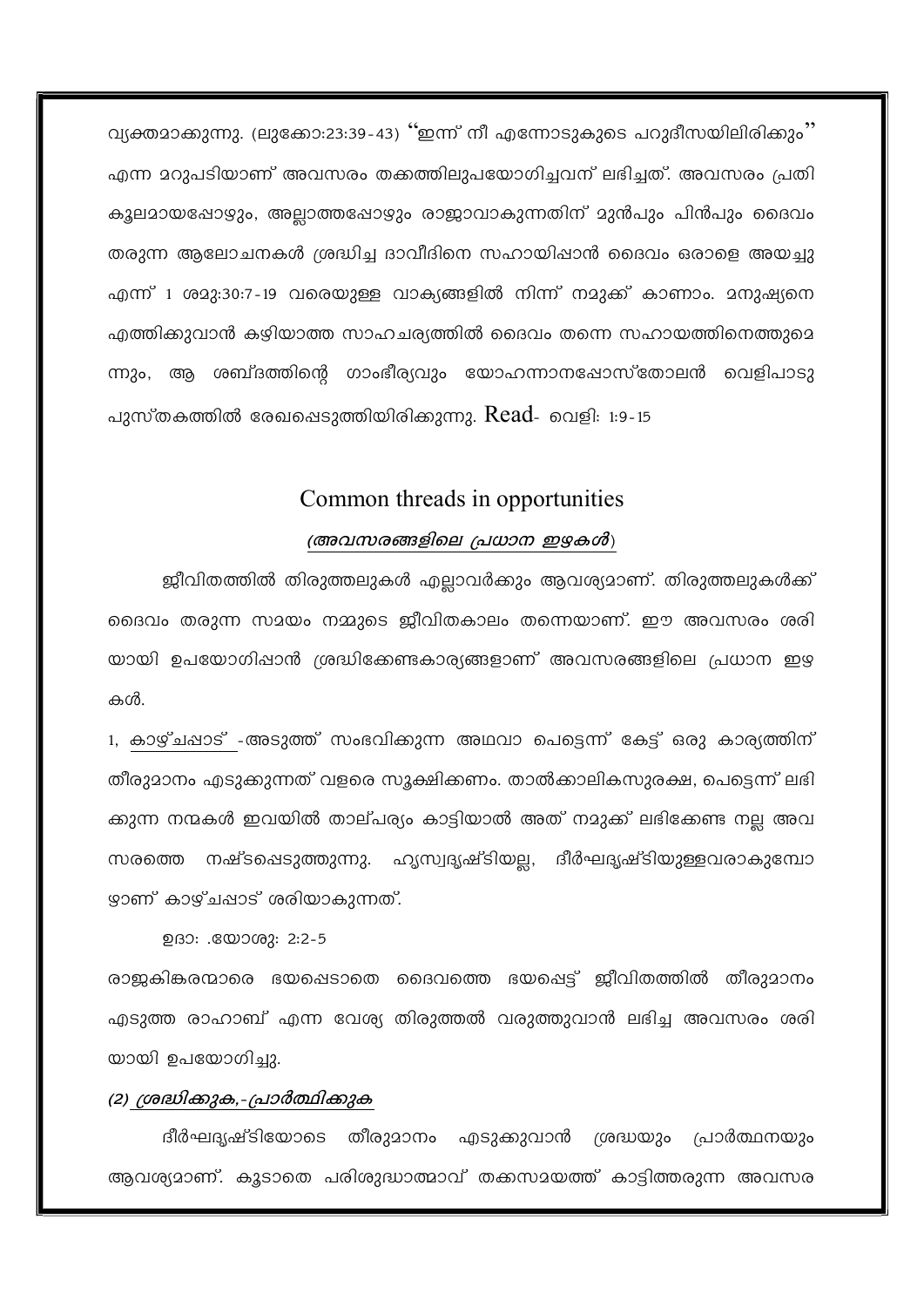ഏറ്റെടുക്കുവാനുള്ള ധൈര്യം പ്രാർത്ഥനയാലും ദീർഘവീക്ഷണത്താലും ങ്ങൾ നേടുകയും വേണം.ദൈവജനത്തിനെ സഹായിക്കുന്നത് ദൈവത്തെസ്നേഹിക്കുന്ന വർക്ക് ലഭിക്കുന്ന പദവിയാണ്. യിസ്യായേൽ ജനത്തെപ്പറ്റിയും അവരുടെ ദൈവം അവർക്കായി ചെയ്ത കാര്യങ്ങളെപ്പറ്റിയും അവൾ ശ്രദ്ധിച്ചിരുന്നു. ദൈവം വലിയവ നെന്ന് ഏറ്റുപറഞ്ഞ രാഹാബിന്റെ പ്രാർത്ഥന യഹോവ ശ്രദ്ധിച്ചിരുന്നു.

യോശു : 2:10,11)

(3) *പ്രവർത്തിക്കുക*- ശ്രദ്ധിക്കുന്നവർക്കും പ്രാർത്ഥിക്കുന്നവർക്കും യഥാർത്ഥവഴി പ്രവർത്തിഷാൻ ഒരുക്കുന്നത് പരിശുദ്ധാത്മാവാണ്.തന്റെ മക്കളെ (ഒറ്റുനോക്കാൻവന്ന വരെ) സംരക്ഷിക്കേണ്ട ഉത്തരവാദിത്തം ദൈവം അവൾക്ക് കൊടുക്കുകയും, ചണ ത്തണ്ടുകളുടെ ഇടയിൽ അവരെ ഒളിഷിക്കുവാൻ പ്രേരിഷിക്കുകയും ചെയ്തു.

യോശു : (2:6,7)

#### (4) രക്ഷയ്ക്കായി ലഭിച്ച അവസരം ഉപയോഗിച്ചു

ദൈവമക്കളുടെ രക്ഷയ്ക്കായി അവൾ ശ്രദ്ധിച്ചപ്പോൾ തന്നെ, തന്റെയും കുടുംബത്തി ന്റെയും രക്ഷയും ശ്രദ്ധയോടെ നോക്കിയിരുന്നു. അതിനുള്ള ഉറപ്പും അവരോട് അവൾ വാങ്ങിയിരുന്നു. Read യോശു : 2:12-19 നോക്കുക, രാഹാബ് അവളുടെ ജീവിതത്തിൽ തിരുത്തലുകൾ വരുത്തിയപ്പോൾ അവളും അവളുടെ കുടുംബവും രക്ഷയിലായി. രക്ഷയുടെ അവസരം സൂക്ഷിച്ച് ഉപയോഗിച്ച് ജീവിതത്തിൽ തിരുത്ത ലുകൾ വരുത്തിയപ്പോൾ യേശുക്രിസ്തുവിന്റെ വംശാവലിയിൽ അവൾ ഇടം കണ്ടെ ത്തി. $Look$  മത്താ : (1:4) നിത്യരാജ്യത്തിൽ പേരുള്ളവരുടെ പട്ടികയിൽ ഈ പുതു വർഷം നമ്മുടെ പേരും എഴുതിച്ചേർക്കുവാൻ തിരുത്തലുകൾ വരുത്തേണ്ട കാര്യങ്ങൾ ശ്രദ്ധിച്ച് തിരുത്തുക.

അനുനിമിഷം നമ്മെ തിരുത്തലുകൾ വരുത്തുവാൻ സഹായിക്കുന്നതും, നല്ല വഴിയിൽ നടത്തുന്നതും ദൈവവചനമാണ്. വചനം ശ്രവിക്കുവാൻ കൂടിവരവിനുള്ള ഒരുസ്ഥലം അഥവാ ഒരുയാഗസ്ഥലം ആവശ്യമാണ്. ആ സ്ഥലം ജനത്തിന്റെ പ്രാർത്ഥ നകേട്ട് യഹോവ തിരഞ്ഞെടുത്ത സ്ഥലമാകണം.

Read  $2$   $60$   $: 7:12.16$